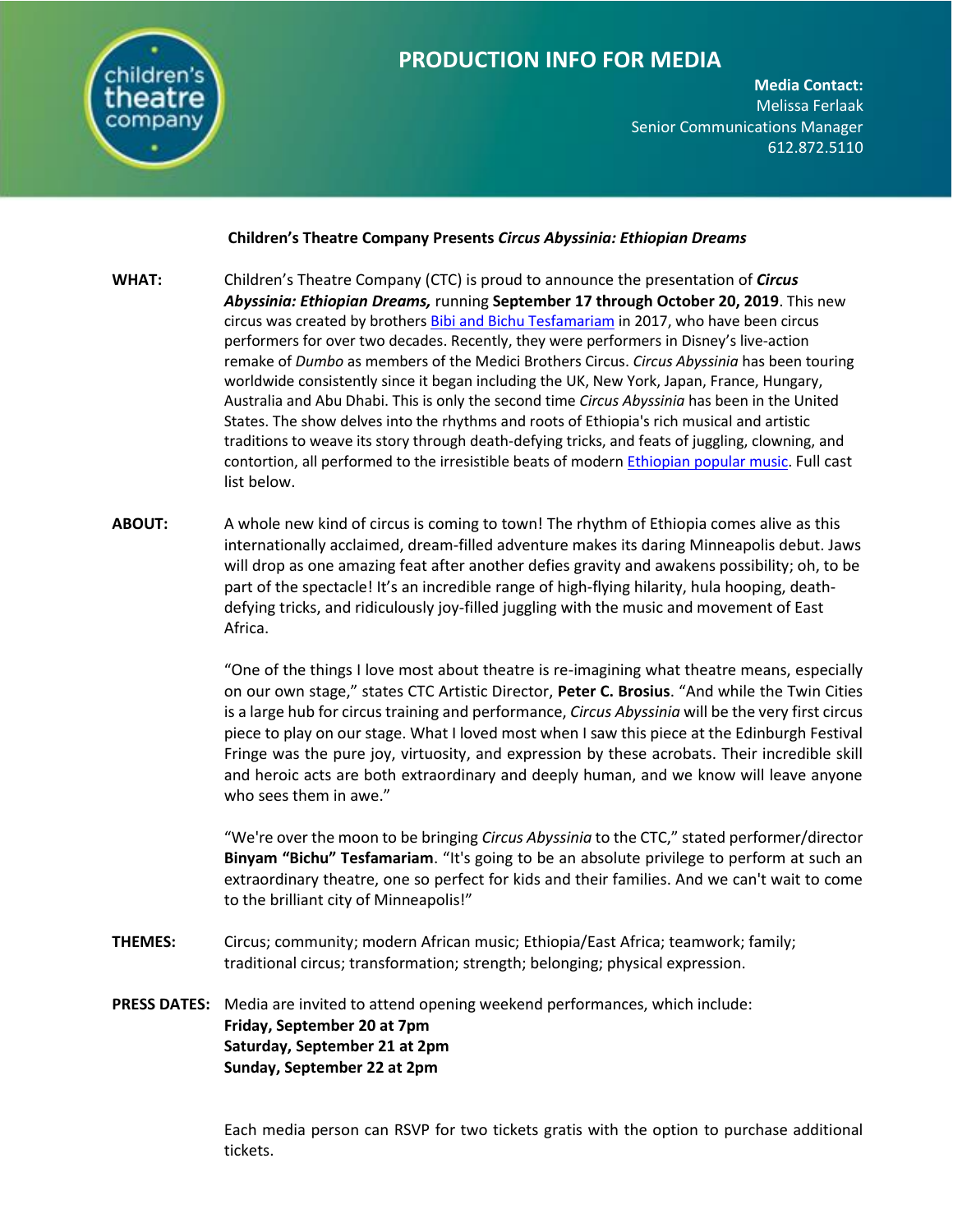

**Media Contact:**  Melissa Ferlaak Senior Communications Manager 612.872.5110

# **SOURCE: Children's Theatre Company 2400 Third Ave S, Minneapolis**

- **MEDIA NOTES:** Contact Melissa Ferlaak, Senior Communications Manager, for access to interviews with the creative team, performers, or CTC executive staff.
- PHOTOS: Advance photos are available [here.](https://www.dropbox.com/sh/q68hfk16go4fyc8/AABWWHfEkuJ-iPdUCT4zqTxva?dl=0)

**Children's Theatre Company (CTC)** is the nation's largest and most acclaimed theatre for young people and serves a multigenerational audience. It creates theatre experiences that educate, challenge, and inspire for more than 295,000 people annually. CTC is the only theatre focused on young audiences to win the coveted Tony Award® for Outstanding Regional Theatre and is the only theatre in Minnesota to receive three Tony® nominations (for its production of *A Year with Frog and Toad*). CTC is committed to creating world class productions at the highest level and to developing new works, more than 200 to date, dramatically changing the canon of work for young audiences.

CTC's engagement and learning programs annually serve more than 93,000 young people and their communities through Theatre Arts Training, student matinees, Neighborhood Bridges, and early childhood arts education programs. ACT One is CTC's comprehensive platform for access, diversity, and inclusion in our audiences, programs, staff, and board that strives to ensure the theatre is a home for all people, all families, reflective of our community. childrenstheatre.org

**# # #**

## *Circus Abyssinia: Ethiopian Dreams*

Co-Created and produced by Mehari "Bibi" Tesfamariam Co-Created and directed by Binyam "Bichu" Tesfamariam Written by Cal McCrystal Choreographed by Kate Smyth Best Enjoyed by Everyone UnitedHealth Group Stage

## **Creative Team & Production Staff**

Director | Binyam "Bichu" Tesfamariam Producer | Mehari "Bibi" Tesfamariam Writer | Cal McCrystal Choreographer | Kate Smyth Lighting Designer |Connor Lovejoy Stage Manager | Gaby Cooke Tour Manager | Elshaday Shimels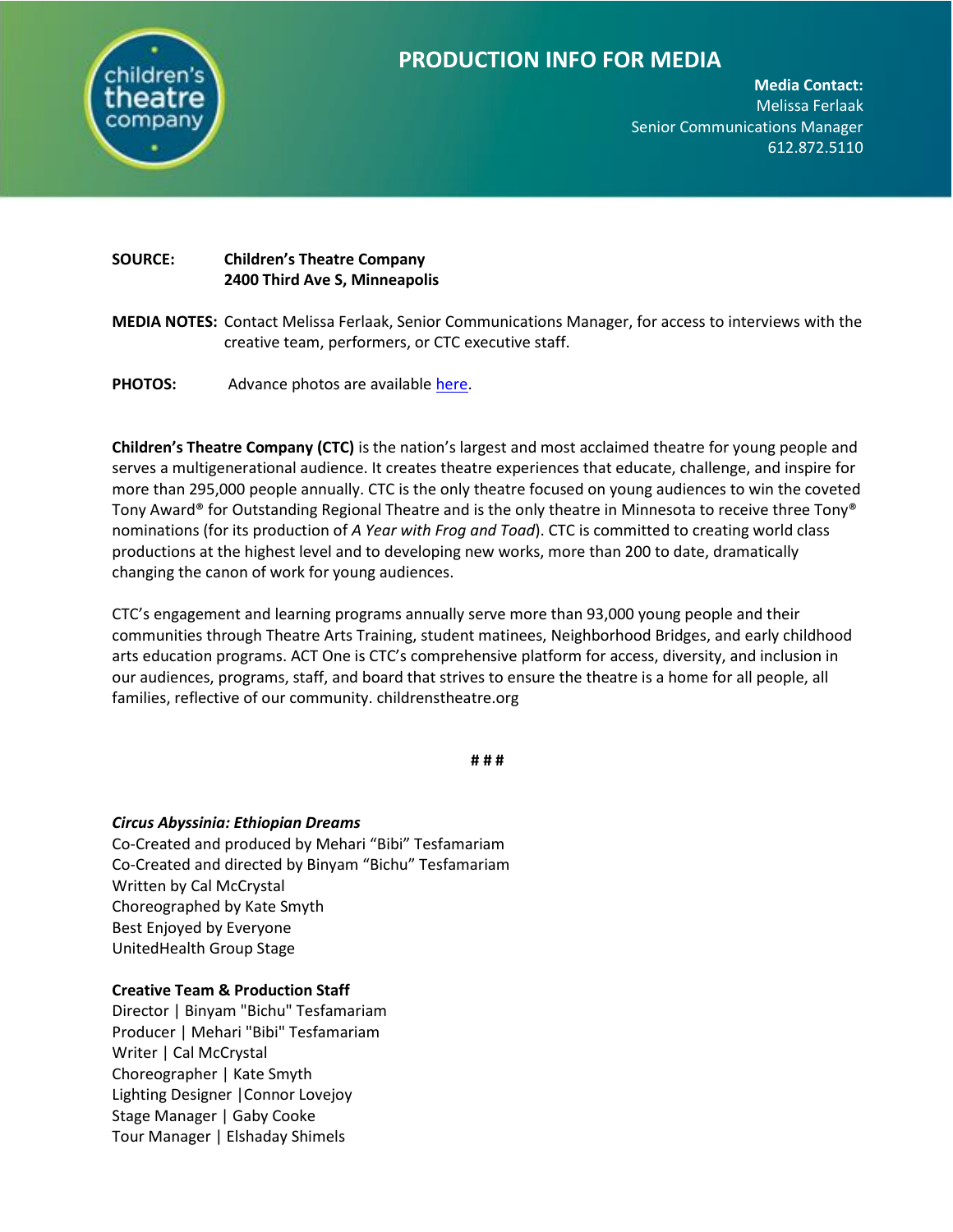

**Media Contact:**  Melissa Ferlaak Senior Communications Manager 612.872.5110

### **Performers**

Mehari "Bibi" Tesfamariam Binyam "Bichu" Tesfamariam Alemayehu Mulugeta Ezera Nigusse Semeret Getachew Etsegenet Ashenafi Helen Shimeles Betelhem Dejene Daniel Gezahegn Befekadu Esmael Abraham Lemma Tesfamichael Bilal Tarekeyn Teshome Abraham Tadesse Ermiyas Manayeh Endalkachew Belaynehe Hanna Tina Hailekiros Kidanu Filmon Haregot

## **Runtime: 90 minutes, including one 20-minute intermission.**

## **Tickets**:

The Ticket Office is accessible by phone two hours prior to most performances. These posted hours are subject to change. **Email:** [tickets@childrenstheatre.org](mailto:tickets@childrenstheatre.org) (inquiries only, no ticket processing) **Phone:** 612.874.0400 **Website:** [https://childrenstheatre.org](https://childrenstheatre.org/) Subscription packages are available. Please see website for complete details: <https://childrenstheatre.org/tickets/subscribe> Lap passes available for children newborn to three years for \$5

# **ASL/AD Performance: Friday, October 11 at 7pm Sensory Friendly Performance: Friday, October 18 at 7pm**

Group tickets up to 10% off regular tickets for groups of six to nine. Group tickets up to 25% off regular tickets for groups of ten or more.

# **Performance Dates**

| Tuesday, September 17   | 7pm (Preview)       |
|-------------------------|---------------------|
| Wednesday, September 18 | 7pm (Preview)       |
| Thursday, September 19  | 7pm (Preview)       |
| Friday, September 20    | 7pm (Opening night) |
| Saturday, September 21  | 2pm and 5pm         |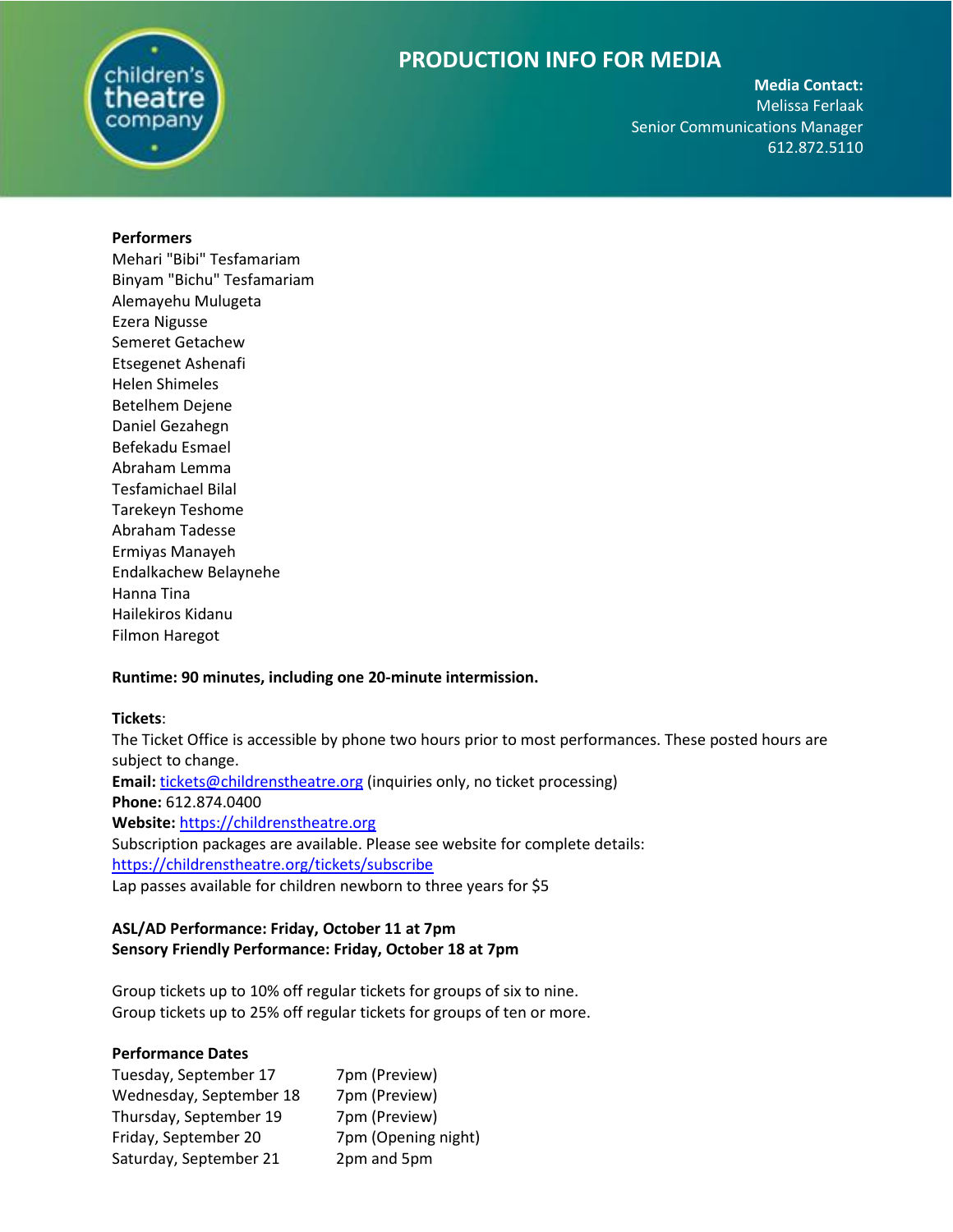

**Media Contact:** 

Melissa Ferlaak Senior Communications Manager 612.872.5110

| Sunday, September 22   | 2pm and 5pm                                |
|------------------------|--------------------------------------------|
| Thursday, September 26 | 7pm                                        |
| Friday, September 27   | 7pm                                        |
| Saturday, September 28 | 2pm and 5pm                                |
| Sunday, September 29   | 2pm and 5pm                                |
| Thursday, October 3    | 7pm                                        |
| Friday, October 4      | 7pm                                        |
| Saturday, October 5    | 2pm and 5pm                                |
| Sunday, October 6      | 2pm and 5pm                                |
| Thursday, October 10   | 7pm                                        |
| Friday, October 11     | 7pm (ASL/AD Performance)                   |
| Saturday, October 12   | 11am and 2pm                               |
| Sunday, October 13     | 2pm and 5pm                                |
| Thursday, October 17   | 2pm and 7pm                                |
| Friday, October 18     | 2pm and 7pm (Sensory Friendly Performance) |
| Saturday, October 19   | 11am and 2pm                               |
| Sunday, October 20     | 2pm and 5pm (Closing Performance)          |

## **Plot Synopsis**

*Be warned: This is a complete synopsis of the performance, so it is full of spoilers.*

Bibi and Bichu are juggling back and forth in their bedroom. Every night, they make plans to run away with the circus. The boys fall asleep and the man in the moon makes their dream come alive.

The company fills the space with dance and circus tricks. Bibi and Bichu are thrown into the air by the ensemble and perform a variety of jumps and flips including an act where performers standing on top of each other.

The ensemble leaves and two contortionists take the stage. They twist their bodies into unbelievable shapes. Then, two jugglers arrive. They start by juggling three balls each, but increase up to five each.

Five women join and perform scarf juggling. They spin the scarfs on their hands and feet while dancing and performing acrobatic feats.

A man and woman join the stage and dance while performing a variety of lifts and acrobatics. It is clear they are in love. Young Bibi and Bichu kick them offstage and show off their juggling skills. They are quickly joined by Adult Bibi and Bichu who kick the boys offstage and show everyone how it is really done. They juggle clubs between them. The boys rejoin and the four juggle together.

The moon lights up and we see four women shadow dance, perform contortions, and acrobatics. They return to the moon. The ensemble finishes by performing acrobatic tricks on large poles and dancing.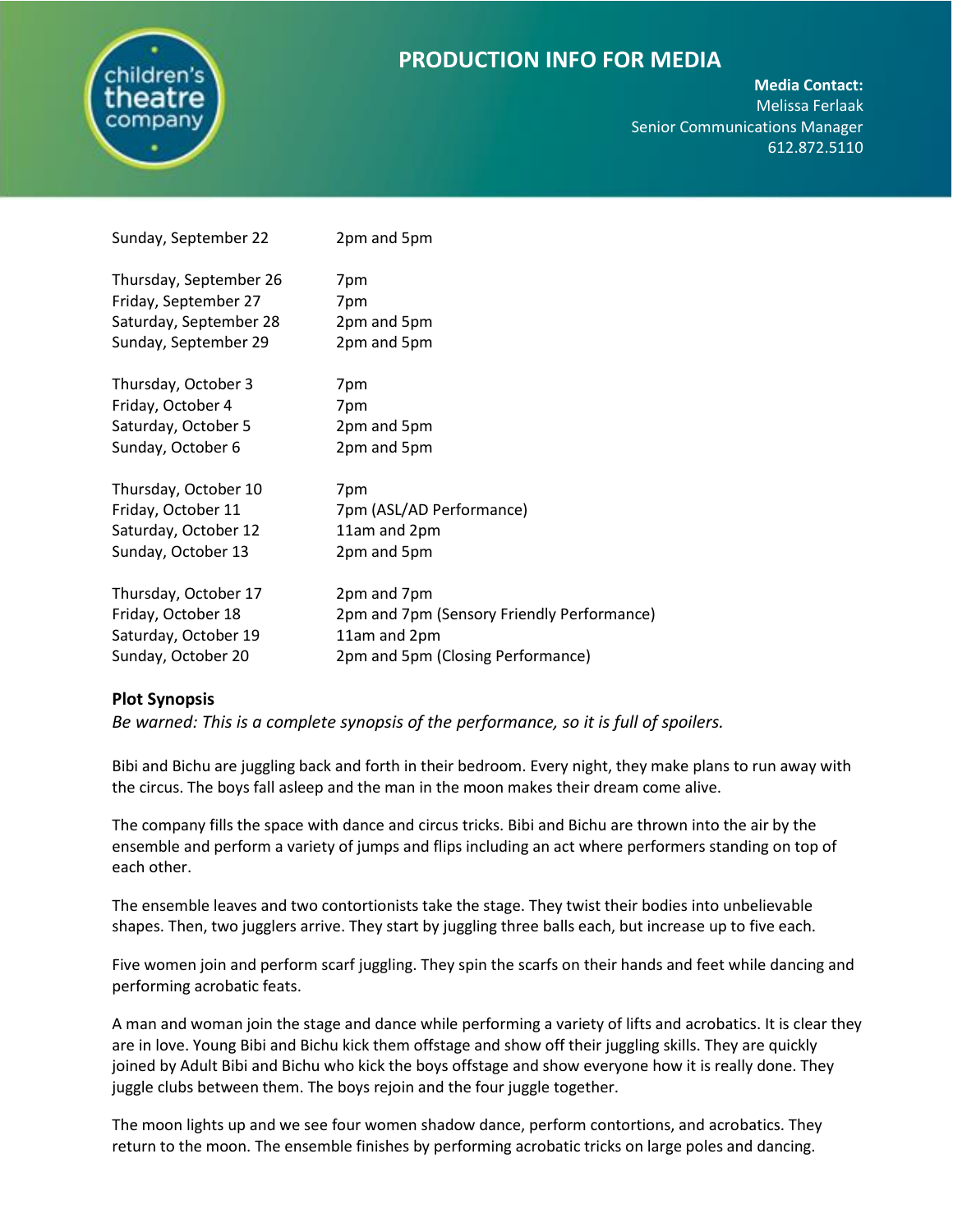

**Media Contact:**  Melissa Ferlaak Senior Communications Manager 612.872.5110

# **MEET THE CREATIVE TEAM Mehari "Bibi" Tesfamariam (Producer)**

Bibi has juggled with Bichu in thousands of shows; from the Fuji Rock Festival to the Olivier Award-winning opera, *Akhnaten*. For years, the brothers have also been funding circus schools in Ethiopia. In 2017, they were cast in Tim Burton's *Dumbo* and used their wages from filming to launch *Circus Abyssinia*.

## **Binyam "Bichu" Tesfamariam (Director)**

As Bichu's circus dreams came true, they also began to change. Thinking of the many would-be acrobats clamoring for opportunity back in Ethiopia fueled his desire to create a bone fide Ethiopian circus. Bichu's experience as an artist and choreographer enabled him to fuse Ethiopia's musical and artistic heritage with the arts of circus to create *Circus Abyssinia.*

## **Cal McCrystal (Writer)**

Dubbed 'Britain's funniest director,' Cal's prolific career includes the Broadway hits, *One Man, Two Guvnors*; *School of Rock;* and the acclaimed revival of Gilbert and Sullivan's *Iolanthe*. Cal not only wrote the dialogue for *Circus Abyssinia*  but is a mentor to the cast. The show is deeply indebted to his comedic vision.

## **Kate Smyth (Choreographer)**

Kate Smyth is a dancer and choreographer who has held the role of Can Can soloist for the Bal du Moulin Rouge in Paris, performed at Frank Sinatra's 80th birthday celebrations in Los Angeles, and choreographed productions for Cirque d'Hiver in Paris, Circus Roncalli in Germany, and Giffords Circus in England.

## **Connor Lovejoy (Lighting Designer)**

Connor is an award-winning lighting designer who has worked all over the world at theatres, fringes, art galleries, and top variety venues. He joined forces with *Circus Abyssinia* at Adelaide Fringe in February 2019 and has since worked closely with Bichu to realize the director's vision of a non-physical 'set' of colors, light, and shade.

## **Gaby Cooke (Stage Manager)**

Gaby met Bibi and Bichu in 2017 while tutoring the youngest members of the *Circus Abyssinia* troupe. She fell in love with their story and their vision of an Ethiopian circus, so she started working with the brothers to launch their company and produce *Circus Abyssinia*—first in the UK, now around the world.

## **Elshaday Shimels (Tour Manager)**

Elshaday is the cast's tour manager, organizing the logistics of travel and taking care of the cast while on the road. With a background in computer programming and a talent for graphic design, Elshaday also plays a part in the creation of the company's artwork and digital publicity.

## **MEET THE CAST**

## **Bibi and Bichu Tesfamariam**

Bibi and Bichu grew up dreaming of joining the circus, but no circuses ever rolled into town, only rumours and televised glimpses from lands overseas. Self-taught and determined, they came to England as teenagers and met with more success than they ever dared hope for. Throughout their long careers they've been providing circus schools in Ethiopia, like Circus Wingate and Bita Brothers, with much needed funding and support. At these schools they discovered the incredible acrobats who now form the cast of Circus Abyssinia: artists who started out like they did, performing on city streets with no expectation of pay.

### **Alemayehu Mulugeta**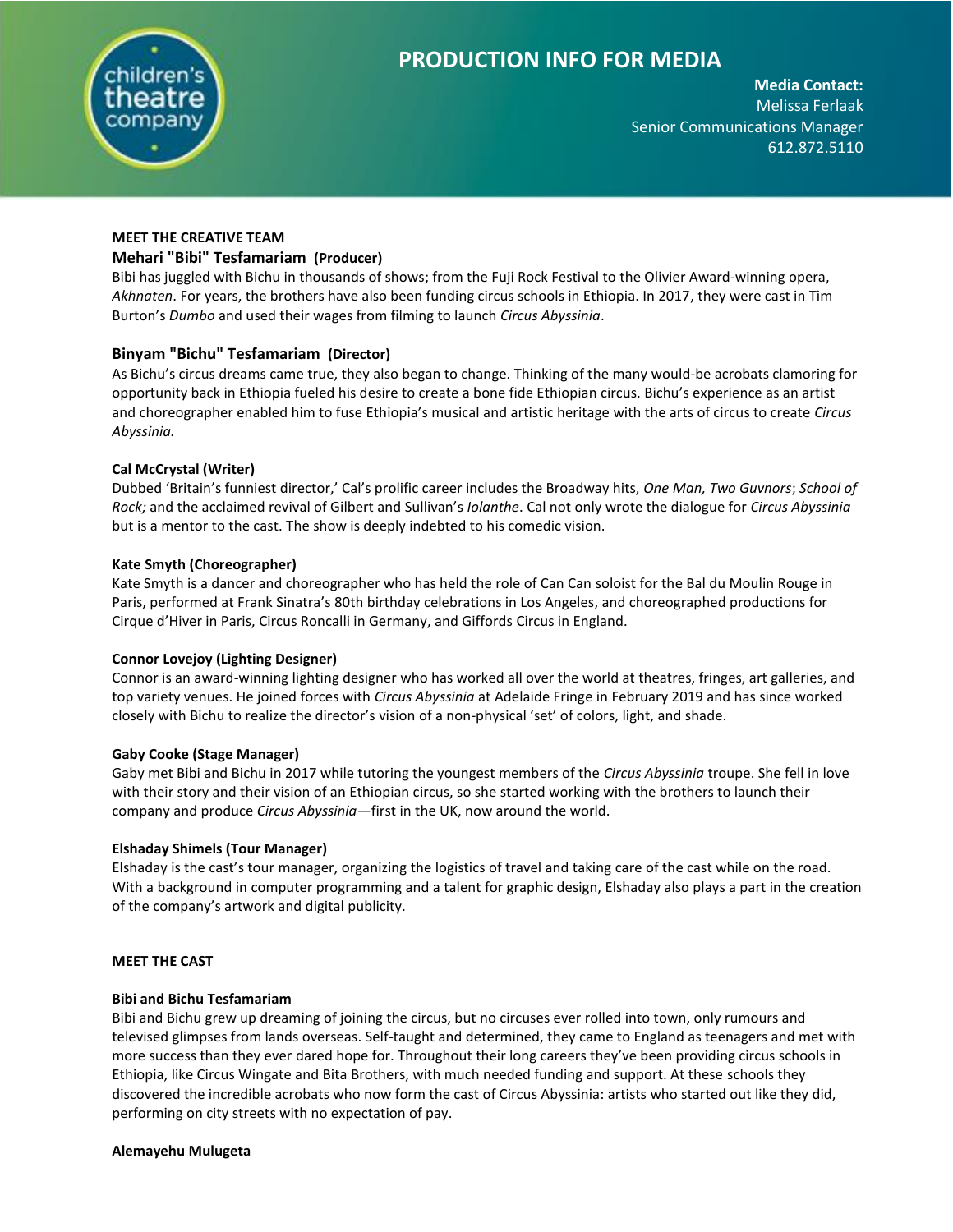

**Media Contact:**  Melissa Ferlaak Senior Communications Manager 612.872.5110

'Alemayehu' means 'to have seen the world' and this young acrobat is living up to his name. He plays Bichu's younger self in *Circus Abyssinia* and has performed in Europe, America, Asia, and Australia, even gaining a spot on the UK's Royal Variety Performance just months after the show's debut.

### **Ezera Nigusse**

Ezera plays Little Bibi in *Circus Abyssinia*. In 2012 he joined the Circus Wingate School with Alemayehu, who plays his brother onstage and is his best friend offstage. Ezera has been with *Circus Abyssinia* since its debut, and Bibi and Bichu are training him to juggle just like they do.

### **Semeret Getachew**

Semeret joined Circus Wingate in 2008 after word reached her of its classes for would-be acrobats. She has been touring with *Circus Abyssinia* since its debut. She performs as part of a quartet of cloth-spinners and contortionists, and in a dual contortion act in the show called the 'Sun-Worshipping Pythons.'

### **Etsegenet Ashenafi**

Etsegenet joined Circus Wingate as a nine-year-old: a self-confessed 'troublemaker,' she was enrolled by her parents to keep her out of mischief! Now one of the most disciplined members of the cast, she is a four-time gymnastics champion in Ethiopia and has enlisted these skills to perform extraordinary feats of contortion in *Circus Abyssinia.* 

### **Helen Shimeles**

Helen trained for years at Circus Wingate, but with no opportunity for paid work, it wasn't until Bibi and Bichu invited her to join the cast of *Circus Abyssinia* that she enjoyed performing publicly. Helen has since performed feats of clothspinning and contortion around the world—from Asia to Australia to New York.

### **Betelhem Dejene**

Betty joined Circus Wingate when she was ten-years-old after passing by the school and spotting its students forming seemingly impossible human pyramids on the training ground. She has toured with *Circus Abyssinia* since its inception and has performed her extraordinary contortion and cloth-spinning acts in Europe, Asia, Australia, and the US.

### **Daniel Gezahegn**

Danny was a street performer before joining Circus Wingate when it was opened by Solomon Tadese in 2005. He also honed his clowning skills, working as a *weyala* (a taxi driver's helper). Competing with other *weyala* to attract taxi passengers in Ethiopia's capital city is very much a performance art.

### **Befekadu Esmael**

Befekadu is the rock of the cast, with an eagle eye for the safety of his acrobatic brethren. Having started out as a street performer in Addis Ababa, he joined Circus Wingate when it opened and now trains the younger students. He has been with *Circus Abyssinia* since its 2017 debut.

### **Abraham Lemma**

While working as a *weyala* in Ethiopia, Abraham met Kibrom 'Bita' Samuel, who would go on to create Bita Brothers Circus School. Fascinated by Bita's tales of circuses overseas, Abraham jumped to join his school as soon as it opened. His first professional job was with *Circus Abyssinia* in 2018.

## **Tesfamichael Bilal**

Tesfamichael joined Bita Brothers Circus when it opened and trained in the disciplines of hoop-diving and Chinese pole for nearly a decade. He was asked to join *Circus Abyssinia* when Bichu saw him perform during a visit to Ethiopia and made his professional debut at Edinburgh Festival Fringe in 2018.